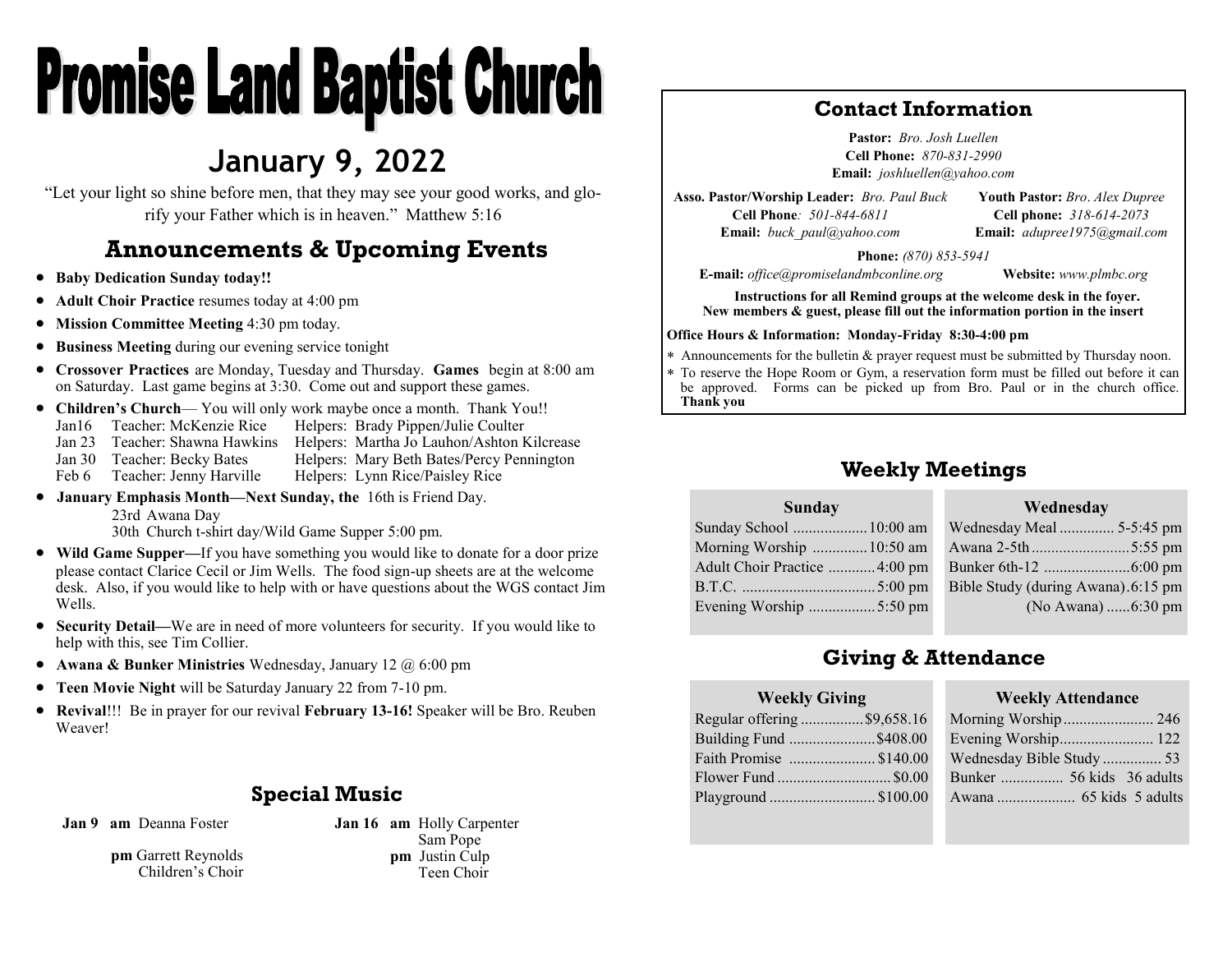

| Notes: |  |  |
|--------|--|--|
|        |  |  |
|        |  |  |
|        |  |  |
|        |  |  |
|        |  |  |
|        |  |  |
|        |  |  |
|        |  |  |
|        |  |  |

# **Security Detail**

Jan 16 am Todd Kelley/Michael Linder pm Steve Collins/Bobby Shockley Jan 23 am Chris Byrd/Josh Barley pm Johnny Huffstetler/Tim Collier Wednesdays: Tim Collier/Johnny Huffstetler